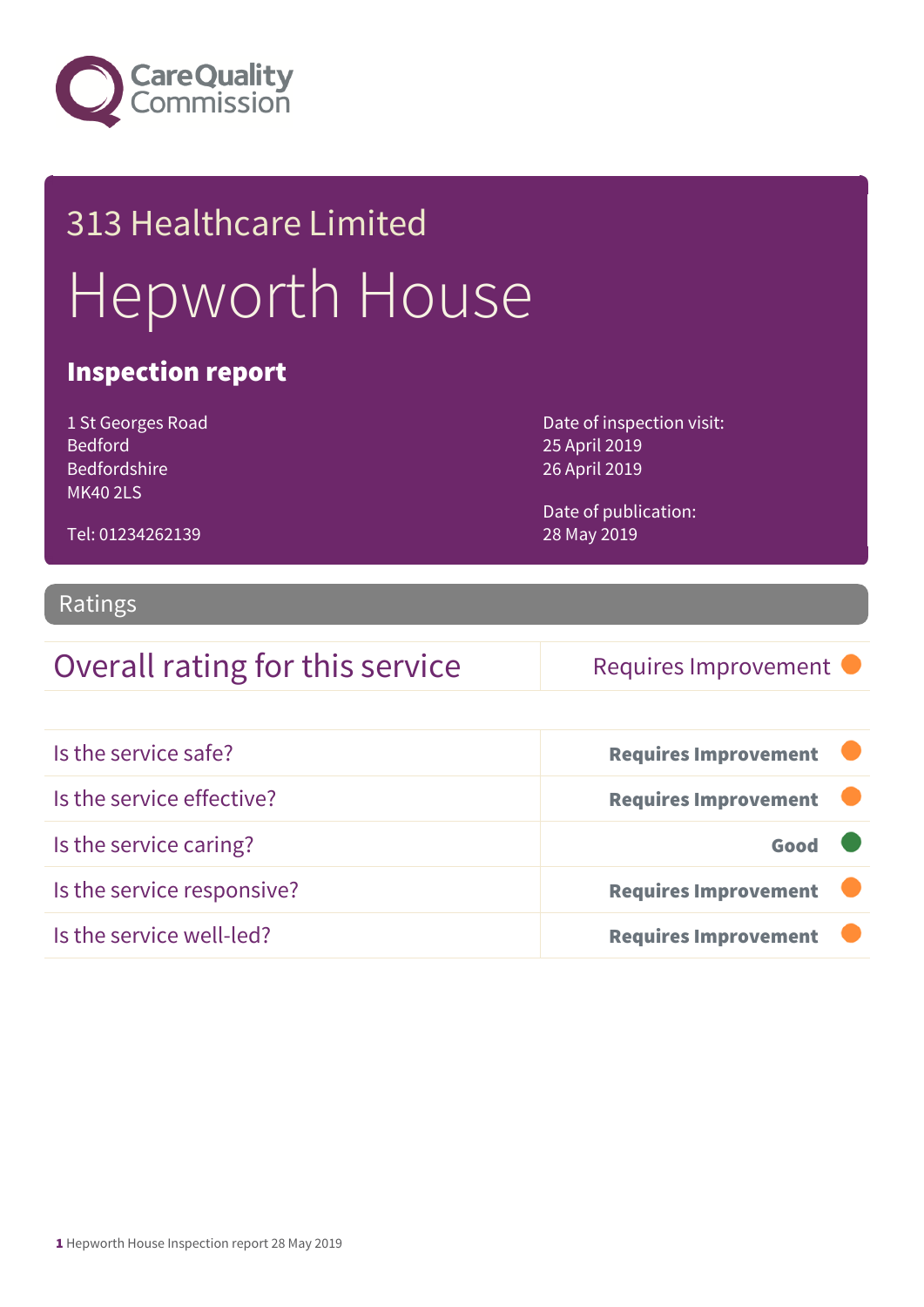# Summary of findings

#### Overall summary

About the service: Hepworth House is a residential care home providing accommodation for older people, who may be living with dementia, a sensory impairment or a physical disability, who require nursing or personal care. Hepworth House is a small service consisting of three floors.

People's experience of using this service: People were not always kept safe from the risk of harm as actions were not taken to address potential risks caused by environmental and infection control issues at the service. These were rectified at once following the first day of our inspection.

The premises were not designed to support people living with dementia. There was no signage or decorations to support people to orientate themselves to their environment. People's needs relating to living with their dementia were not thoroughly explained and detailed in their care plans.

People with complex communication needs did not have access to communication methods to help them make choices or express their views.

We have made a recommendation about adapting the premises and communication methods for people living with dementia.

People told us that there were limited activities to take part in during the day. We saw that people were left for long periods of time with little to do and were not given opportunities to choose or take part in new activities.

People were supported to take their medicines safely.

Necessary recruitment checks were completed before staff members started working at the service. Staff received training and supervisions to perform their job roles effectively.

People were positive about the food and drink at the service and we saw that people were supported to maintain a balanced diet depending on their needs.

People were supported to live healthy lives and saw relevant health professionals when they needed to.

People were positive about the care they received. People were treated with kindness respect and compassion. People's privacy, dignity and independence was promoted.

People and their relatives were involved in decisions about their care.

People's preferences for the end of their life were recorded and people were treated with dignity and respect

2 Hepworth House Inspection report 28 May 2019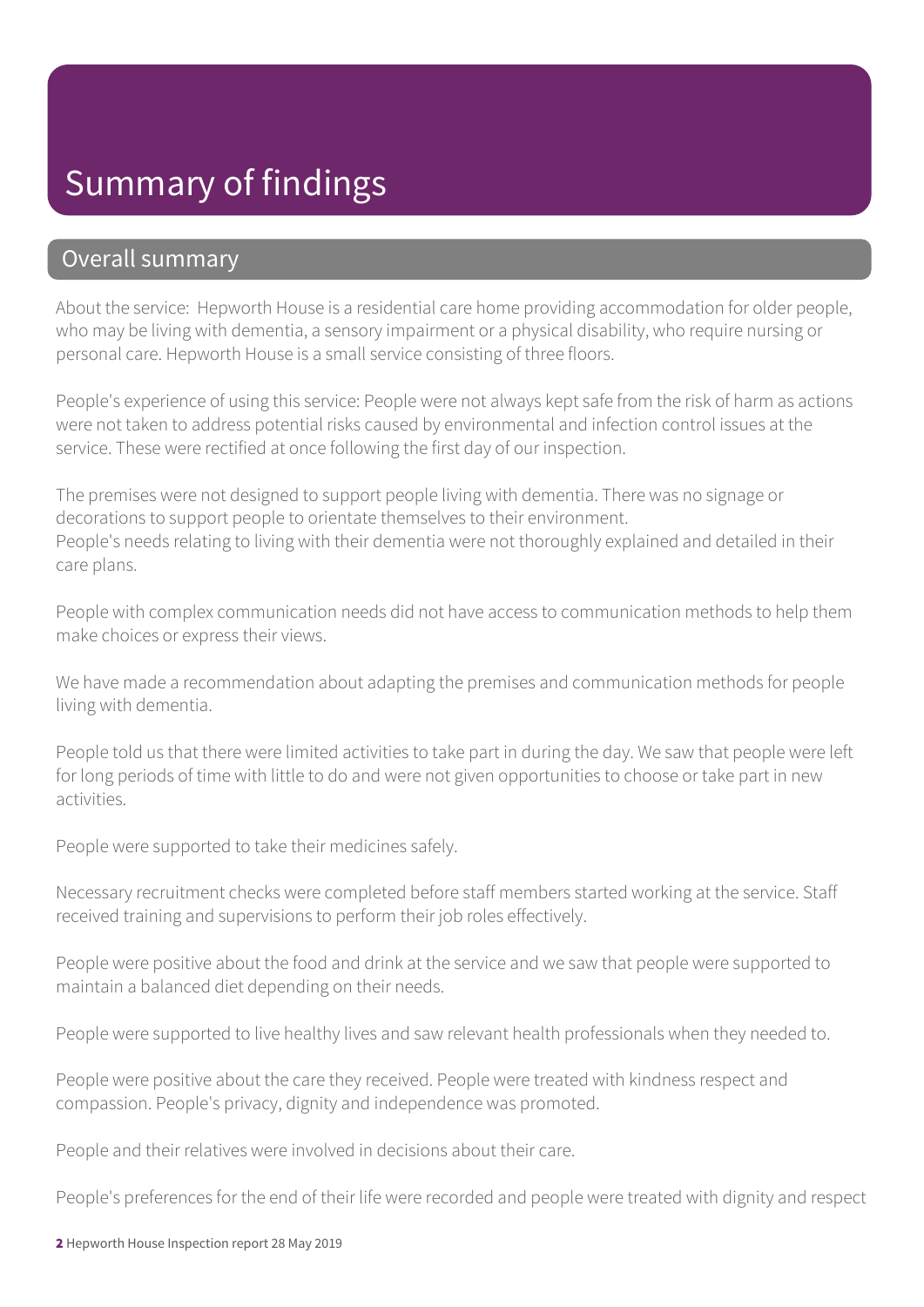at this time.

The registered manager and provider completed a variety of audits to monitor the quality of the service.

Feedback was collected from people, their relatives and the staff team and was used to improve the service.

The registered manager and provider were positive about improving the service and had several service improvement plans and actions to achieve these improvements.

We identified a breach of the Health and Social Care Act (Regulated Activities) Regulations 2014 relating to good governance. Details of action we have asked the provider to take can be found at the end of this report.

Rating at last inspection: This was the services first inspection since registering with the Care Quality Commission on 12 January 2018.

Why we inspected: This was a planned inspection based on when the service first registered with the Care Quality Commission.

Follow up: We have asked the provider to send us an action plan telling us what steps they are to take to make the improvements needed. We will continue to monitor information and intelligence we receive about the service to ensure good quality is provided to people. We will return to re-inspect in line with our inspection timescales for Requires Improvement services.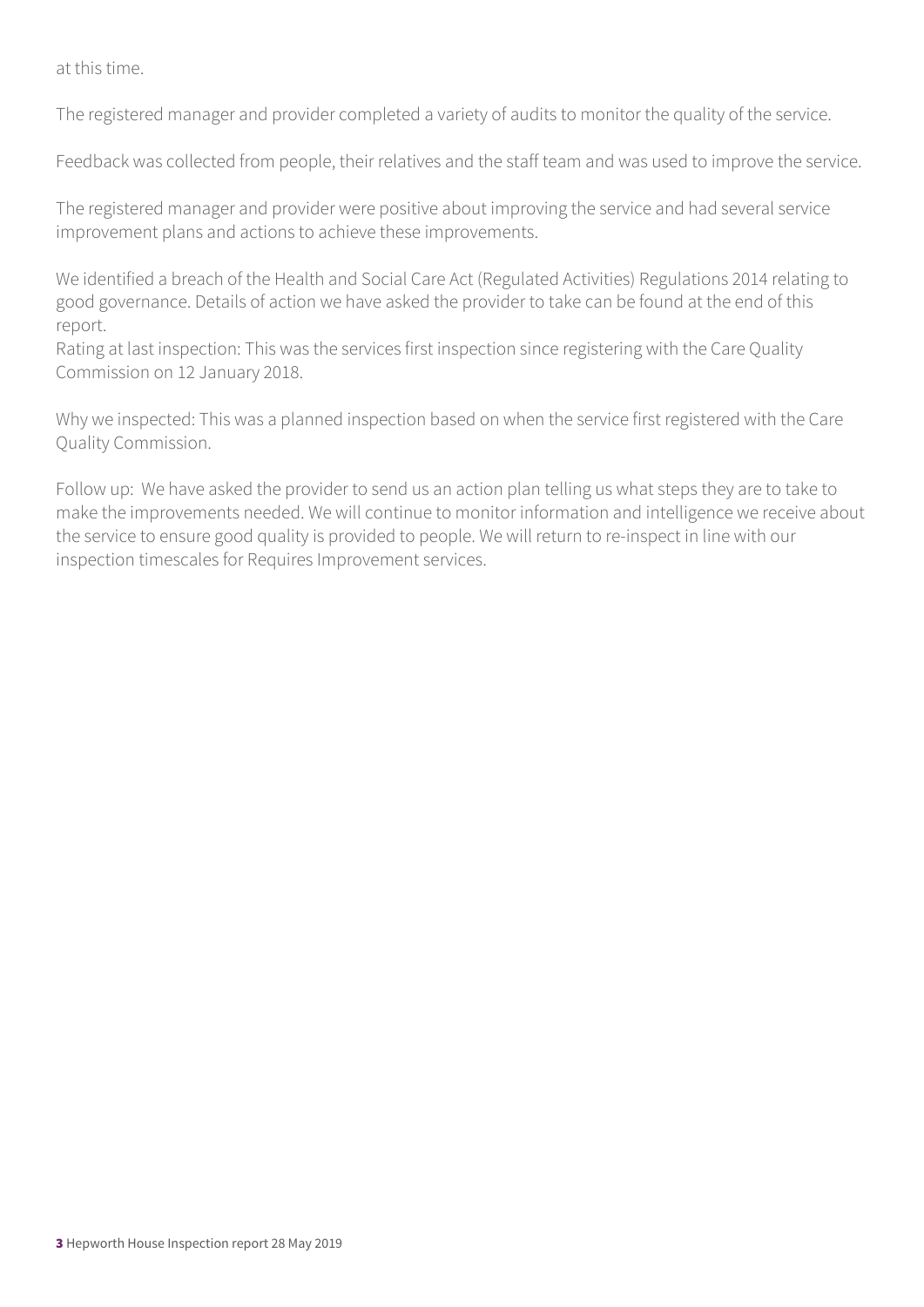### The five questions we ask about services and what we found

We always ask the following five questions of services.

| Is the service safe?                          | <b>Requires Improvement</b> |
|-----------------------------------------------|-----------------------------|
| The service was not always Safe.              |                             |
| Details are in our Safe findings below.       |                             |
| Is the service effective?                     | <b>Requires Improvement</b> |
| The service was not always Effective.         |                             |
| Details are in our Effective findings below.  |                             |
| Is the service caring?                        | Good                        |
| The service was Caring.                       |                             |
| Details are in our Caring findings below.     |                             |
| Is the service responsive?                    | <b>Requires Improvement</b> |
| The service was not always Responsive.        |                             |
| Details are in our Responsive findings below. |                             |
| Is the service well-led?                      | <b>Requires Improvement</b> |
| The service was not always Well-Led.          |                             |
| Details are in our Well-Led findings below.   |                             |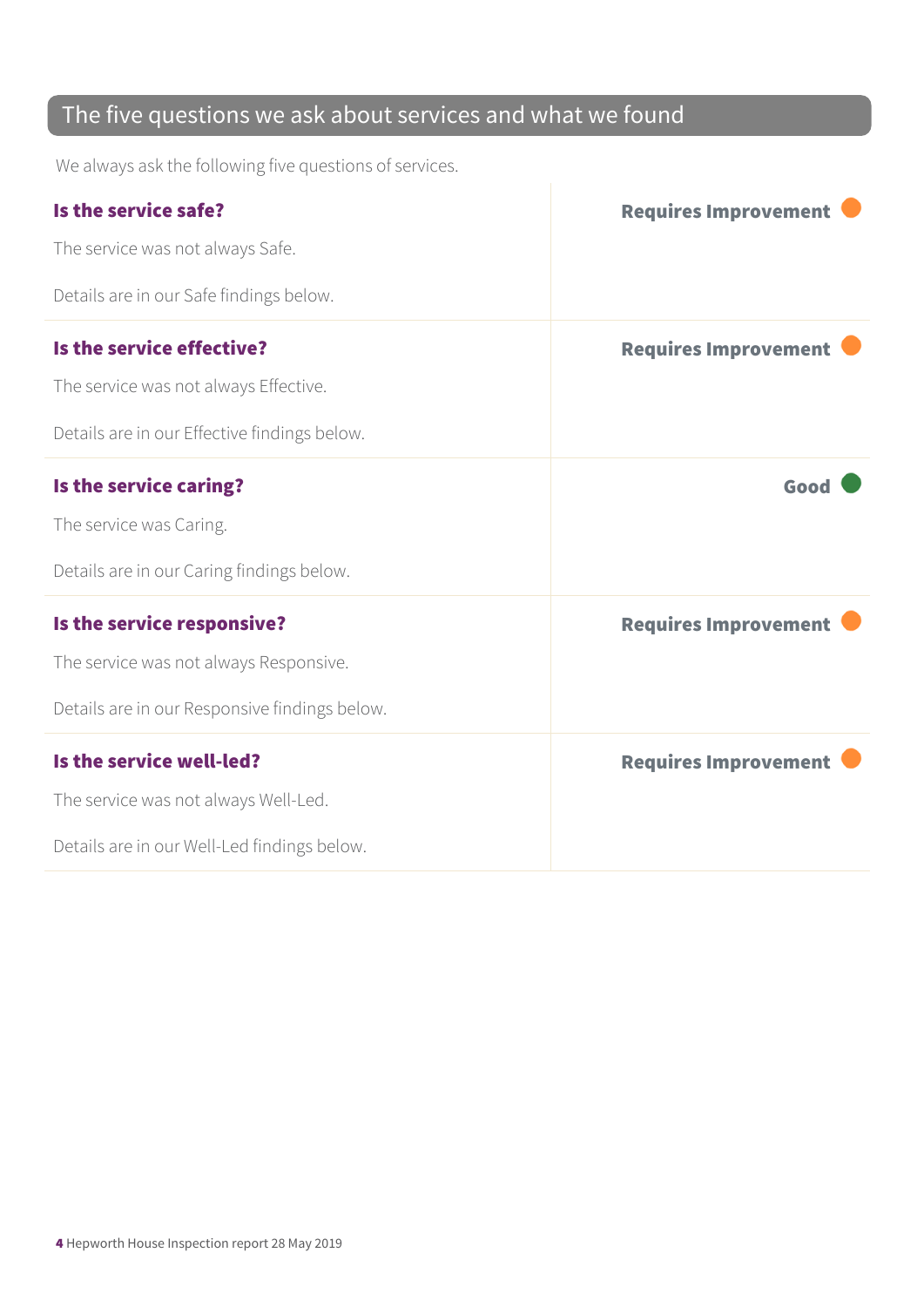

# Hepworth House Detailed findings

# Background to this inspection

The inspection: We carried out this inspection under Section 60 of the Health and Social Care Act 2008 (the Act) as part of our regulatory functions. This inspection was planned to check whether the provider was meeting the legal requirements and regulations associated with the Act, to look at the overall quality of the service, and to provide a rating for the service under the Care Act 2014.

Inspection team: This inspection was carried out by one inspector and an expert by experience. An expert by experience is a person who has personal experience of using or caring for someone who uses this type of care service.

Service and service type: Hepworth House is a residential care home providing accommodation for older people, who may be living with dementia, a sensory impairment or a physical disability, who require nursing or personal care. Hepworth House is a small service consisting of three floors. At the time of our inspection 17 people were using the service and being supported with the regulated activity.

The service had a manager registered with the Care Quality Commission. This means that they and the provider are legally responsible for how the service is run and for the quality and safety of the care provided.

Notice of inspection: This inspection was unannounced.

What we did: This inspection took place on 25 and 26 April 2019. The inspector and expert by experience attended the inspection on 25 April 2019. One inspector attended the inspection on 26 April 2019.

Before the inspection we gathered and reviewed information that we received from the provider on the provider information return (PIR). This is a document that the provider sent us saying how they were meeting the regulations, identified any key achievements and any plans for improvement. We also reviewed all information received from external sources such as the local authority and reviews of the service.

#### During the inspection we:

• Spoke with eight people using the service, five relatives, two care staff, one senior care staff,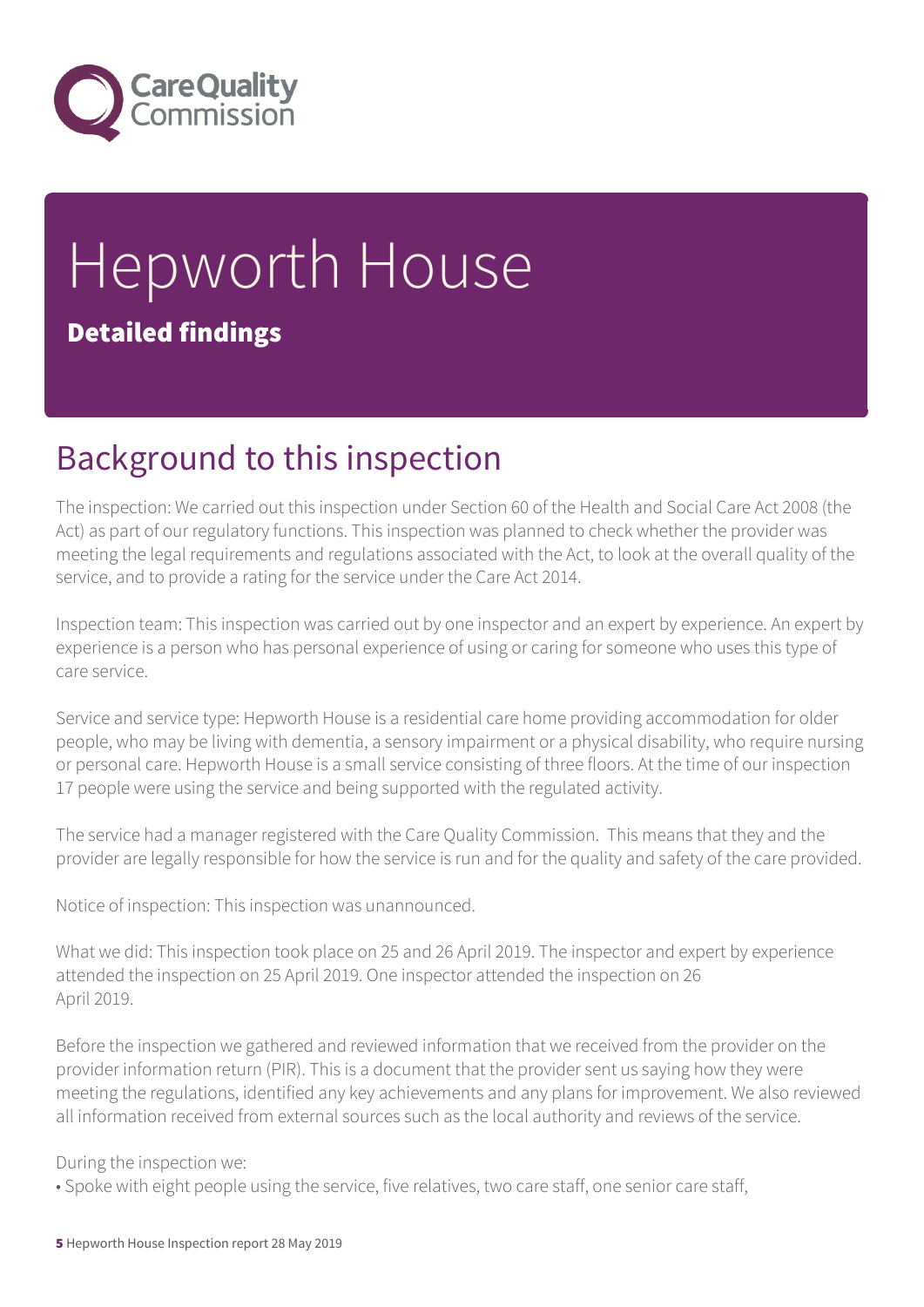the registered manager, the provider and the cook.

- Observed staff members supporting and interacting with people at the service.
- Spent time looking at the premises and how it had been adapted to meet people's needs.
- Gathered information from four care files which included all aspects of care and risk.
- Looked at two staff files including all aspects of recruitment, supervisions, and training records.
- Records of accidents, incidents and complaints.
- Audits, surveys and minutes of staff and professional meetings.
- Policies and procedures relating to the management of the service.

Following the inspection, we received further evidence from the provider showing their quality auditing systems and processes. We also received updates from the provider about the immediate actions that were being taken to improve the premises following the first day of our inspection.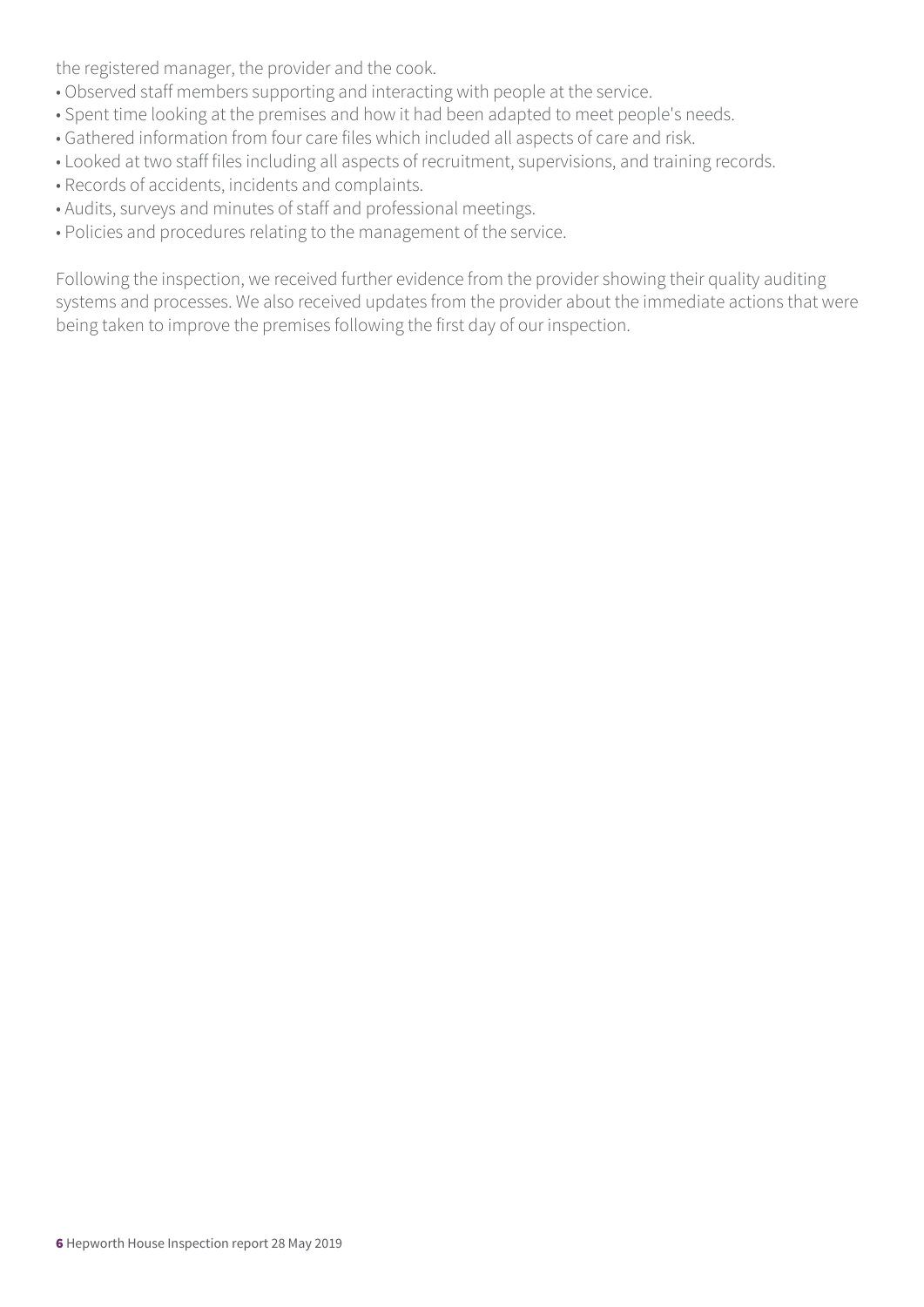# Is the service safe?

# Our findings

Safe – this means we looked for evidence that people were protected from abuse and avoidable harm

Some aspects of the service were not always safe and there was limited assurance about safety. There was an increased risk that people could be harmed.

Assessing risk, safety monitoring and management

● On the first day of our inspection there were environmental issues which meant people were at risk of harm. These included damaged carpets on the first and second floors which may cause a trip hazard and an area of the first floor that had no carpet at all with exposed floor boards.

●The shower room on the ground floor was being used to store equipment such as old commodes, a step ladder and a wheelchair but was also being used by people for personal care. This left little room for people to move. There was a shower chair in the shower which was visibly broken and had masking tape on one 'arm' to fix this. The shower door had broken areas on it and sealant was found to be loose. There was a broken cupboard in this room which was used to store old wheelchairs. This room also had an uncovered boiler in it. These were a potential risk to people using the room. The registered manager told us that people did not use the room without support.

● The bathroom on the first floor had large rises in the floor which may have caused a trip hazard to people.

● Immediately following the first day of our inspection the provider sent us an action plan to urgently address these areas. When we returned for the second day of our inspection we saw that significant improvements had been made to these areas. Safe carpeting had been laid across all areas we identified. Stored equipment in the shower room had been removed and the shower was being removed and replaced. This showed that the provider had immediately dealt with potential risks to people's safety. The provider continued to update us with the improvements to the areas we found as unsafe after the inspection and we saw that the action plan was being followed.

● People had risk assessments in place however some of these lacked details such as which sling loop to use when hoisting people. The registered manager showed us that this was because risk assessments had been updated and this information had not been moved across. This was rectified on the day of our inspection.

● People had Personal Emergency Evacuation Plans in case of fire. Regular fire safety checks were carried out by staff and by an external fire officer. Actions had been taken by the provider following any recommendations from this audit.

● Health and Safety checks were carried out regularly by staff and audited by the management team in areas such as Legionella checks and gas safety.

Preventing and controlling infection

● We saw several areas of the home that were not clean and posed a potential risk of infection. The downstairs shower room was visibly dirty. There was mould on the shower curtain and an old used toilet brush being kept in a cupboard. The floor of the room was visibly dirty and equipment being stored in the shower room was also dirty.

● In several bedrooms we saw that people's en-suite toilets were left in an unfit state following personal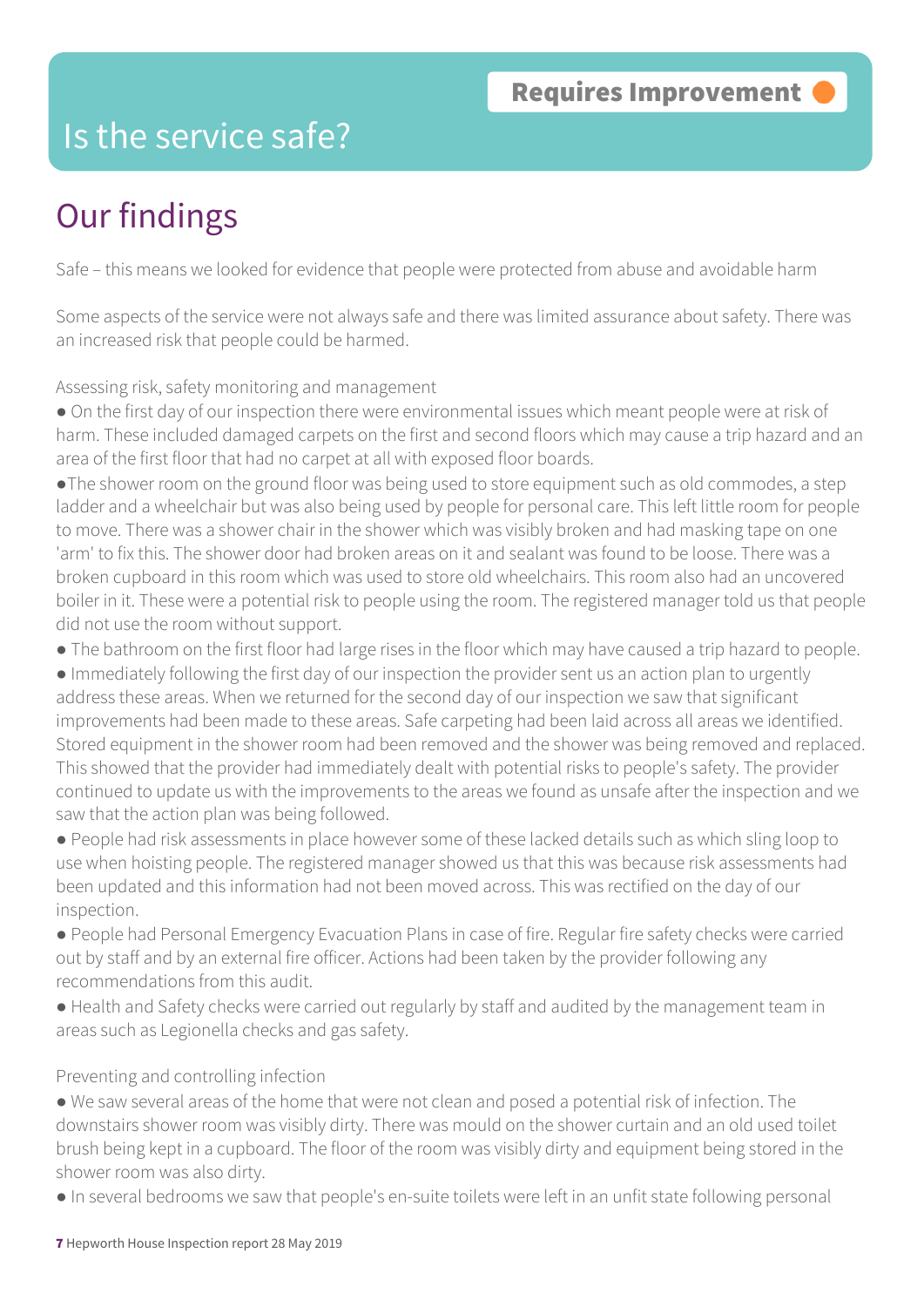care. Several toilet brushes were very dirty and were being kept in these rooms.

- In one person's en-suite toilet we saw that there was a cupboard that was visibly dirty and very dusty. This cupboard was being used to store the persons belongings.
- We addressed this with the provider and registered manager on the first day of our inspection. On the second day of our inspection we saw significant improvements had been made to the cleanliness of the areas that we identified.
- Staff told us and we saw that staff had access to suitable equipment such as gloves and aprons.

● Staff received training in infection control and we saw that domestic staff completed cleaning checklists. The provider told us that following the inspection these would be reviewed to ensure that they were more effective.

Learning lessons when things go wrong

- The provider and registered manager immediately took action after the first day of our inspection identified numerous issues, however we could not be sure that these actions would have happened, or would be sustained, were it not for our inspection taking place.
- The registered manager kept a log of incidents and complaints. These were investigated and we saw that actions were put in place to prevent reoccurrence.

Systems and processes to safeguard people from the risk of abuse

- People told us they felt safe. One person told us, ''I was scared before I came here but not anymore. I feel very safe.'' A relative said, ''Yes, [relative] is safe. Once [relative] chose not to use the call bell and had a fall but [staff] called the ambulance and informed us at once.''
- Staff received training in safeguarding. One staff member told us, ''I would report anything I saw to my senior or manager. I can always call the safeguarding team or CQC or even the police if necessary.''
- There was a detailed safeguarding policy in place which detailed how to report suspected abuse and who to contact. This information was also on display in various areas across the home.
- We saw people's call bells being responded to promptly by staff members. The management team audited call bell logs to monitor response times of staff members.

Using medicines safely

- We observed medicines being administered. This was done safely and respectfully. People were given plenty of time to take their medicines. The staff administering medicines said to one person ''There are four tablets today. They are to help you feel well. Would you like them now or later?'' The person reacted very positively to this.
- Staff received training in administering medicines and regular competency checks. One staff told us, ''There are golden rules with medicines. We also need to check if people have PRN medication and write this on the back of the MAR sheet.''
- Daily and monthly audits of medicines were completed. We audited a sample of medicines and found that the audits were effective. Temperature checks of storage areas for medication were completed and were appropriate.
- People who took 'as and when required' (PRN) medicines had protocols in place for staff to follow.

#### Staffing and recruitment

- People told us and we saw that there were enough staff on shift to support people safely. A relative said, ''We visit at all times of the day and there are always the right number of staff on shift.'' We saw that staff had enough time to answer call bells and sit and talk to people throughout the inspection.
- Staff rotas confirmed that shifts were covered within the existing staff team. One staff member told us, ''We are all helpful and very flexible here. If anyone calls in sick then others are willing to help.''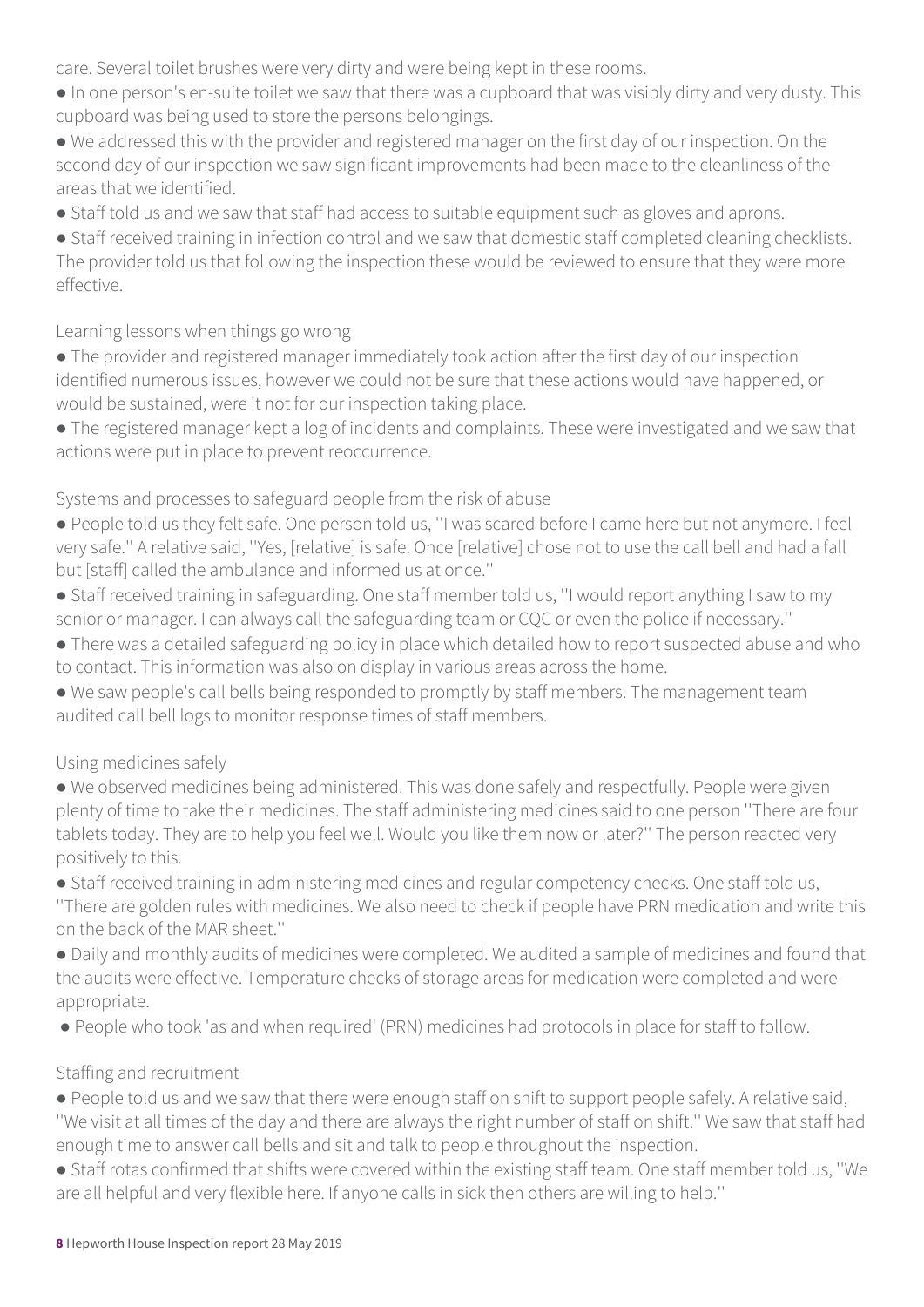● The provider carried out robust recruitment checks before staff members started their roles. The provider showed us that they had increased staffing since managing the service and were constantly recruiting to cover staff vacancies.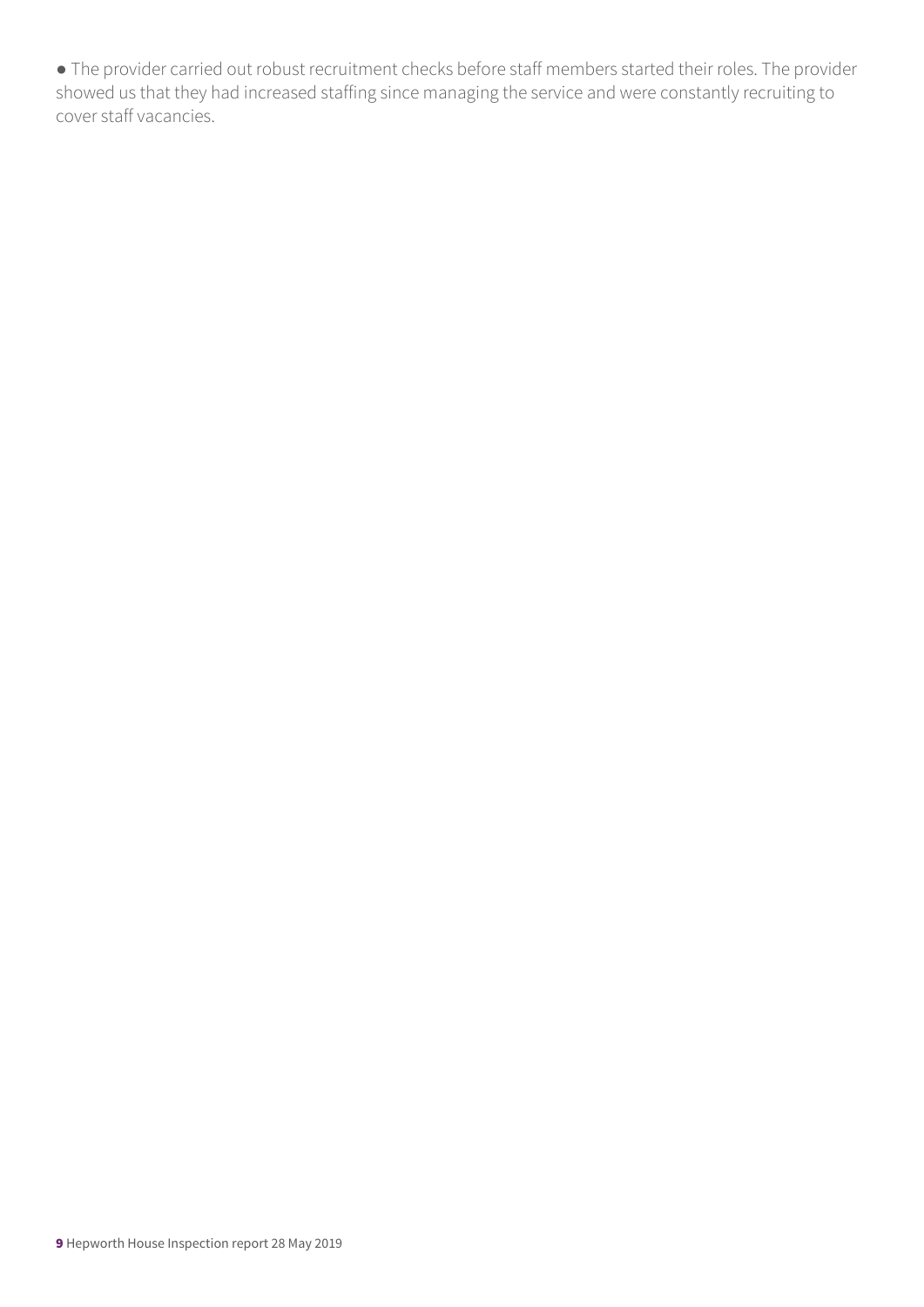### Is the service effective?

# Our findings

Effective – this means we looked for evidence that people's care, treatment and support achieved good outcomes and promoted a good quality of life, based on best available evidence

The effectiveness of people's care, treatment and support did not always achieve good outcomes or was inconsistent. Regulations may or may not have been met.

Adapting service, design, decoration to meet people's needs

- Several areas of the service were not suitable for use on the first day of our inspection. This was immediately actioned by the provider by the time we arrived for the second day of our inspection.
- As well as the primary areas of concern we identified, most of the environment looked old and worn. There were holes in the walls in the conservatory area and near a window in the first-floor lounge. Areas around door frames were cracked and most areas needed repainting and decorating.
- Most furniture in the lounges and people's bedrooms looked in a state of disrepair. The registered manager told us that they recognised this and were going to be replacing items such as chairs and chests of drawers.
- The premises were not designed to support people living with dementia. Bedroom doors did not have any identifiers such as memory boxes or distinct colours. There was no signage in the home directing people to areas such as the dining room or the lounge.
- The second-floor corridor was very narrow and did not give people using mobility aids much room to manoeuvre. However, people we spoke with told us that they did not find this a problem.
- The garden of the service was overgrown. A relative told us, ''The garden needs some TLC. It was like this last summer as well.''
- A relative said, ''You cannot really have a private chat here. You are always surrounded by people. More space is needed really.''
- The provider showed us the plans they had in place to address the issues with the premises.

Assessing people's needs and choices; delivering care in line with standards, guidance and the law

- Assessments for people living with dementia did not identify that people may need more help to orientate themselves at the service or to communicate in different ways. We did not observe that people living with dementia had access to different communication methods.
- People's needs were assessed before they started using the service. Assessments were used to create people's care plans.
- One person said, ''Other places do not care about your life history but the people here really care.'' We saw that life histories formed part of the assessment process.

Staff support: induction, training, skills and experience

• One person told us, "Training is very important to the staff here. The right sort of care comes about because of the training.'' A relative said, ''From what I have seen there are no problems at all. [Staff] seem to know what should and should not happen.''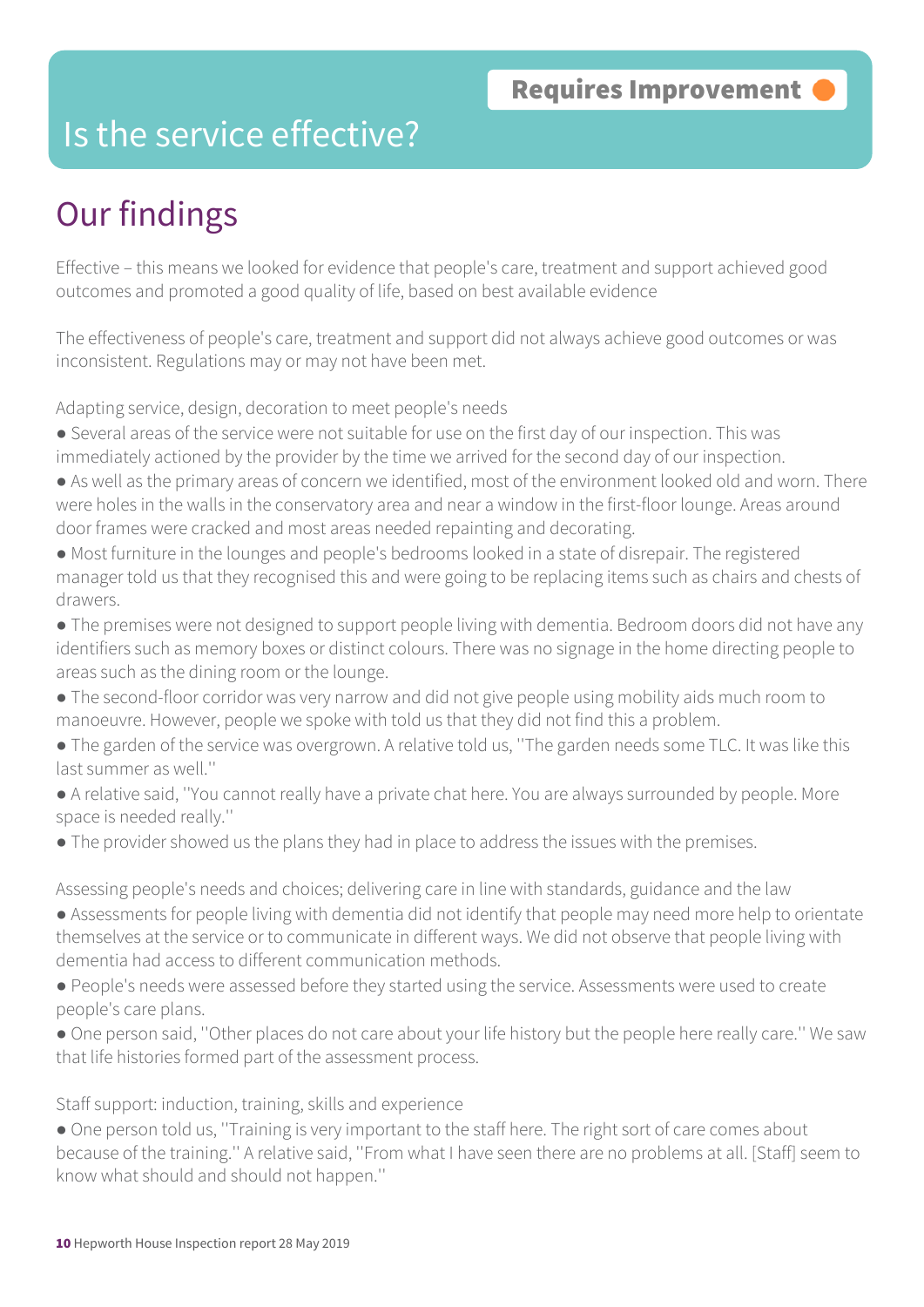- Staff received training in areas such as safeguarding, infection control, medicines and the Mental Capacity Act and had good knowledge in these areas when we spoke to them.
- Staff told us their induction was thorough and included working with experienced staff members.
- Staff knowledge was regularly checked through supervision, competency observations and in discussions with the management team.

Supporting people to eat and drink enough to maintain a balanced diet

- Food looked and smelled appetising and people were enjoying their food. People told us, ''The food is really good and they always make sure I get my semi-skimmed milk.'' and, ''The food is good here. There is lots of choice and variety.''
- People were supported to eat and drink regularly throughout the day and were offered second helpings or alternative choices. We saw people being supported to eat soft or pureed diets depending on their needs.
- The cook told us, ''I always have people's dietary sheets in my folder. I get updated from my manager if there are any changes. We get updated to see who is losing or gaining weight and change people's diets when we need to.'' We saw that the cook kept this information in the kitchen and used this to prepare meals for people.
- Where necessary, people's weight and food and fluid intake was monitored and referrals were made to the dietician for more support.

Staff working with other agencies to provide consistent, effective, timely care and supporting people to live healthier lives, access healthcare services and support

- The service referred people to professionals such as speech and language therapists, district nurses and occupational therapists if they needed support.
- People told us, ''I sometimes have a cough and when I do [staff] get the doctor to come and see me.'' and, ''[Staff] get very good health specialists in to look after me.''
- A relative told us that a staff member regularly supported their family member to hospital for appointments as this helped their family member cope with seeing health professionals.
- Any changes to people's care due to health professionals advice were recorded, shared with staff and used to update people's care plans.

Ensuring consent to care and treatment in line with law and guidance

- The Mental Capacity Act 2005 (MCA) provides a legal framework for making particular decisions on behalf of people who may lack the mental capacity to do so for themselves. The Act requires that, as far as possible, people make their own decisions and are helped to do so when needed. When they lack mental capacity to take particular decisions, any made on their behalf must be in their best interests and as least restrictive as possible. People can only be deprived of their liberty to receive care and treatment with appropriate legal authority. In care homes, and some hospitals, this is usually through MCA application procedures called the Deprivation of Liberty Safeguards (DoLS). We checked whether the service was working within the principles of the MCA and saw that it was.
- We saw staff members asking people for consent before they supported them with tasks such as using a hoist or supporting them with their meals.
- Where people lacked capacity assessments and referrals for DOLS were completed to make decisions in their best interests.

● Staff received training in the Mental Capacity Act and carried a handbook to remind them of the principles. One staff told us, ''Some people cannot make decisions and we need to do this for them in their best interests to keep them safe. We all keep a list of people under DOLS with us so we know how to support them.'' We saw that DOLS conditions were followed by staff.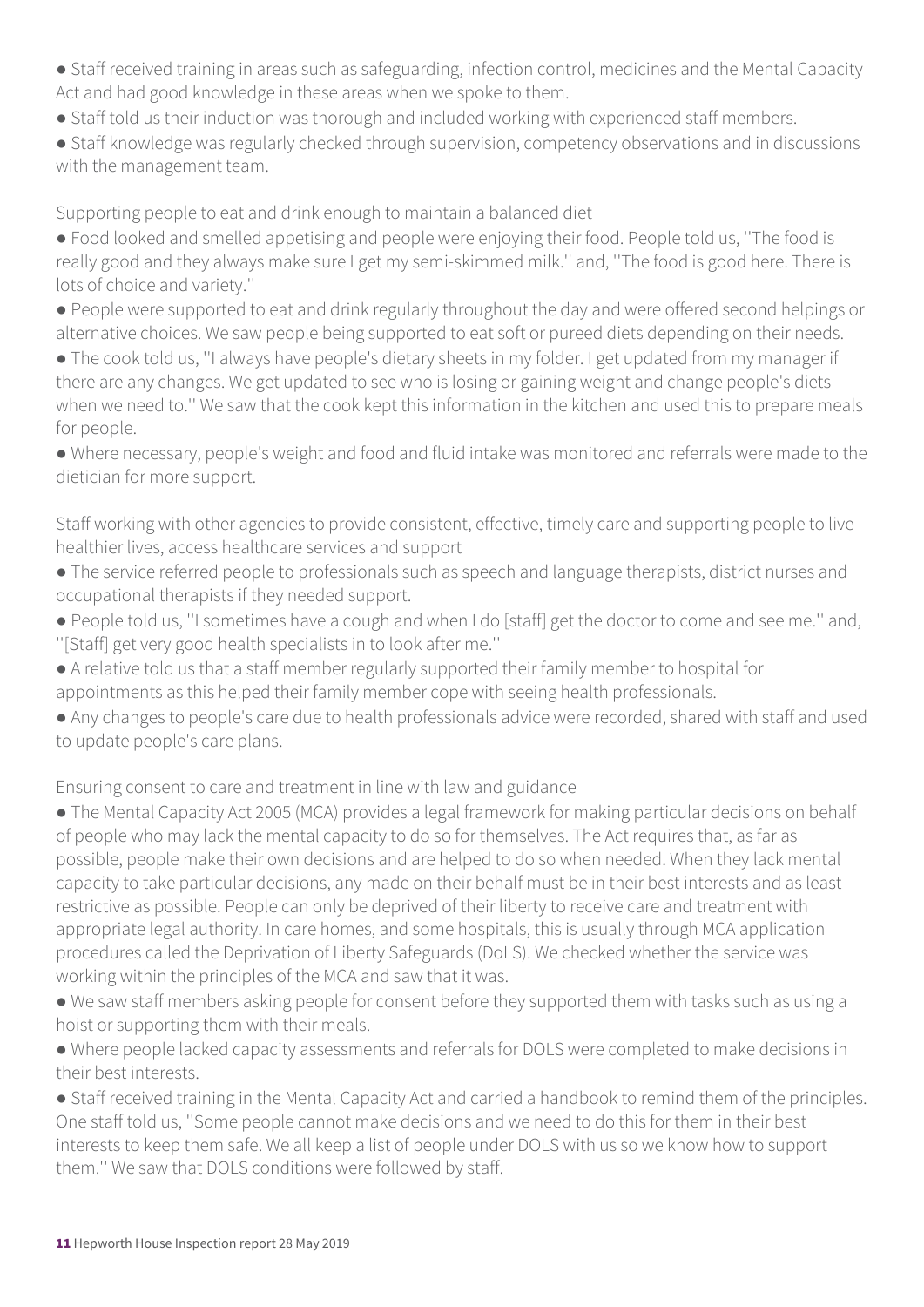## Is the service caring?

# Our findings

Caring – this means we looked for evidence that the service involved people and treated them with compassion, kindness, dignity and respect

People were supported and treated with dignity and respect; and involved as partners in their care.

Ensuring people are well treated and supported; equality and diversity

- People were positive about the care they received. People told us, ''The standard of care is very good.
- They have the right kind of kindness and are terrific people. They ought to have a golden badge!'' and, ''I am very well looked after here.''
- A relative said, ''My family member appears very happy and contented. It gives me a lot of confidence living so far away.''
- We saw people being treated with kindness and respect. Staff were very attentive to people and responded to them in a kind and reassuring manner. Staff sat with people and spent time talking with them about their interests and how their day had been.
- One person did not have English have their first language. Staff had learnt some phrases to communicate with this person and we saw that this made the person visibly very happy and relaxed in staff's company.
- The registered manager and staff were spending extra time with a person who had recently suffered a bereavement. The person told us this meant a lot to them and that they felt very well supported during this time.

Supporting people to express their views and be involved in making decisions about their care

- People were involved in the creation and review of the care plans. People signed to say they were happy with any changes that were made to the care plans.
- People with complex communication needs were supported to make decisions as staff showed them options of food and drink. People's relatives also supported the staff to identify what people's preferred choices were in the past.
- Where people were unable to consent, relatives took part in their care planning. A relative said, ''We went through the care plan with [Family member] and the registered manager and agreed with all of it.''
- We saw people being offered choices throughout the day. People were offered choices of food and drink, what to wear and whether to have a bath or a shower.

Respecting and promoting people's privacy, dignity and independence

- People were supported to maintain their independence. One person folded the napkins for lunch times and we saw people mobilising independently where they were able to.
- People' care plans indicated what people could do independently. A staff member said, ''We always encourage people. With personal care we always let people do what they can for themselves. It is important to the person's self-esteem.''
- People's privacy and dignity was respected. We saw staff members knocking on people's doors and respecting people's requests to have time alone.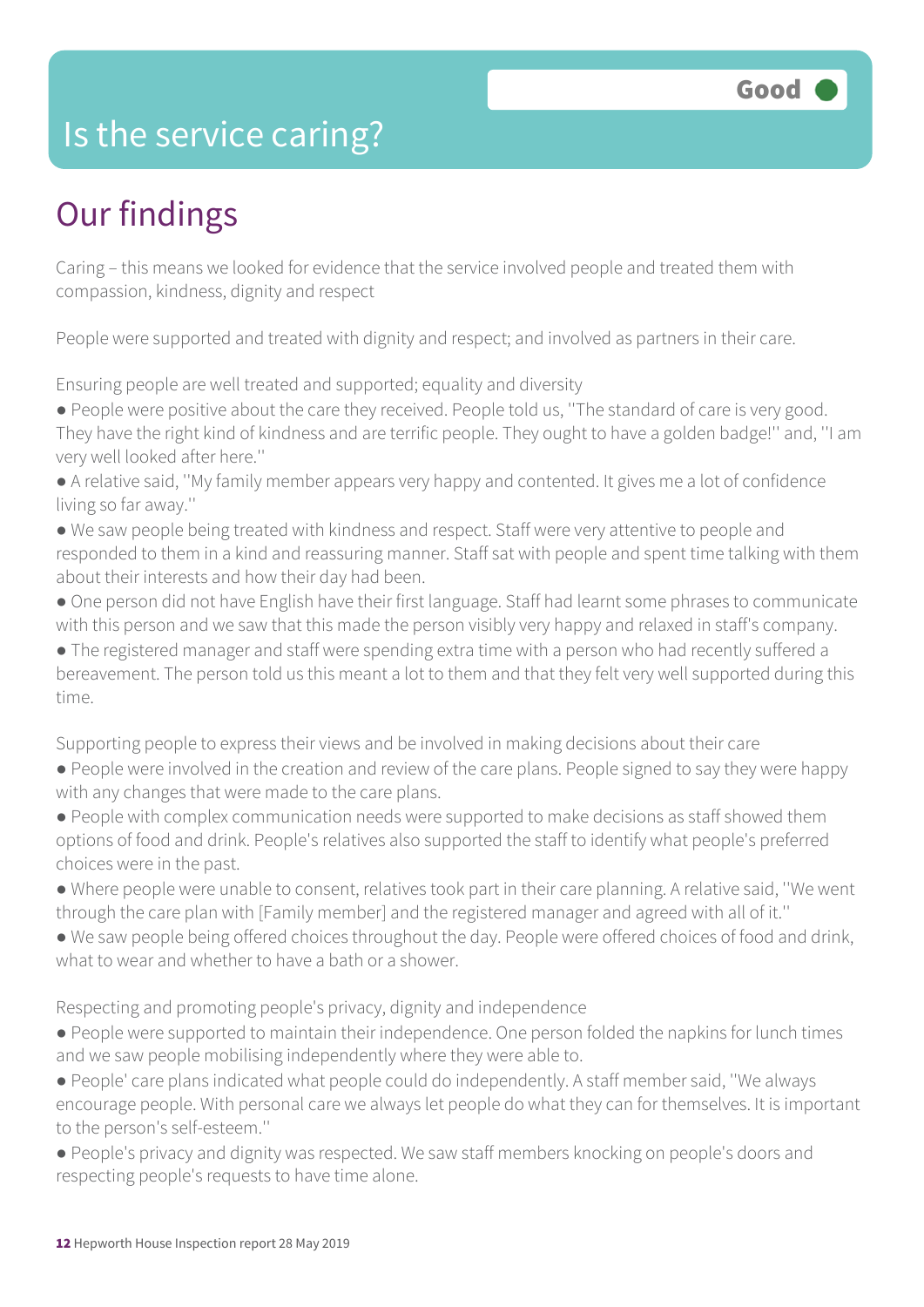### Is the service responsive?

# Our findings

Responsive – this means we looked for evidence that the service met people's needs

People's needs were not always met. Regulations may or may not have been met.

Planning personalised care to meet people's needs, preferences, interests and give them choice and control ● People's personalised care needs were not always met. The premises were not designed to meet the

needs of people living with dementia. There were no signs or indicators to help orient people to their environment at the service. Care plans did not give detailed information about how people's dementia may have affected their lives or how staff should respond to people if they became distressed.

● People who did not communicate verbally did not have access to other means of communication such as pictures or easy read documentation. There was a weather and a menu board at the service however these were completed in black marker pen and people who could not read did not understand these. This meant that some people were unable to communicate or make choices effectively.

We recommend that the service finds out more about adapting the environment and communication methods, based on current best practice, in relation to the specialist needs of people living with dementia.

● One person who did not communicate verbally was supported to bed early in the afternoon on the second day of the inspection. When we asked the staff if this was the person's choice the staff said that the person got very tired in the afternoon. This was not recorded in the person's care plan and it was unclear if it was the person's preference to go to bed at this time.

● People told us that there was not a lot to do at the service. People told us, ''I get a little fed up sitting downstairs. We all just sit there looking at each other.'' and, ''When I first came here I used to peel potatoes and bake but not anymore. I get very bored.'' The provider told us that this person was offered the choice to do these activities however often refused to do so. Another person said, ''We sing hymns on a Sunday so I do not really want to sing the rest of the week. It would be nice to have a bit more variety.''

● The provider showed us evidence that people had the choice to take part in arts and crafts activities and that outside entertainers came to the service.

● People told us that they enjoy using the garden however this was difficult to do now as the garden had not been maintained over the winter. We saw that gardeners had been hired to prepare the garden for the summer months.

• The home employed an activities co-ordinator throughout the week, however they were away on holiday for the first day of our inspection. We saw that people did not have a lot of meaningful activities to take part in. Music was playing in the lounge and some staff engaged with people by singing and dancing, however other than this there was little else happening to occupy people. Staff would sit and chat to people at times throughout the day.

• On the second day of our inspection another care staff covered for the activity co-ordinator and people were playing a card game. People seemed to enjoy this activity. People seated in another lounge of the home, however did not take part in these activities. One person chose to stay in this lounge as they did not wish to spend time with other people.

● There was evidence of activities such as Easter and Mother's Day celebrations taking place and some evidence of activities taking place sometime a go. People had been asked for feedback on these activities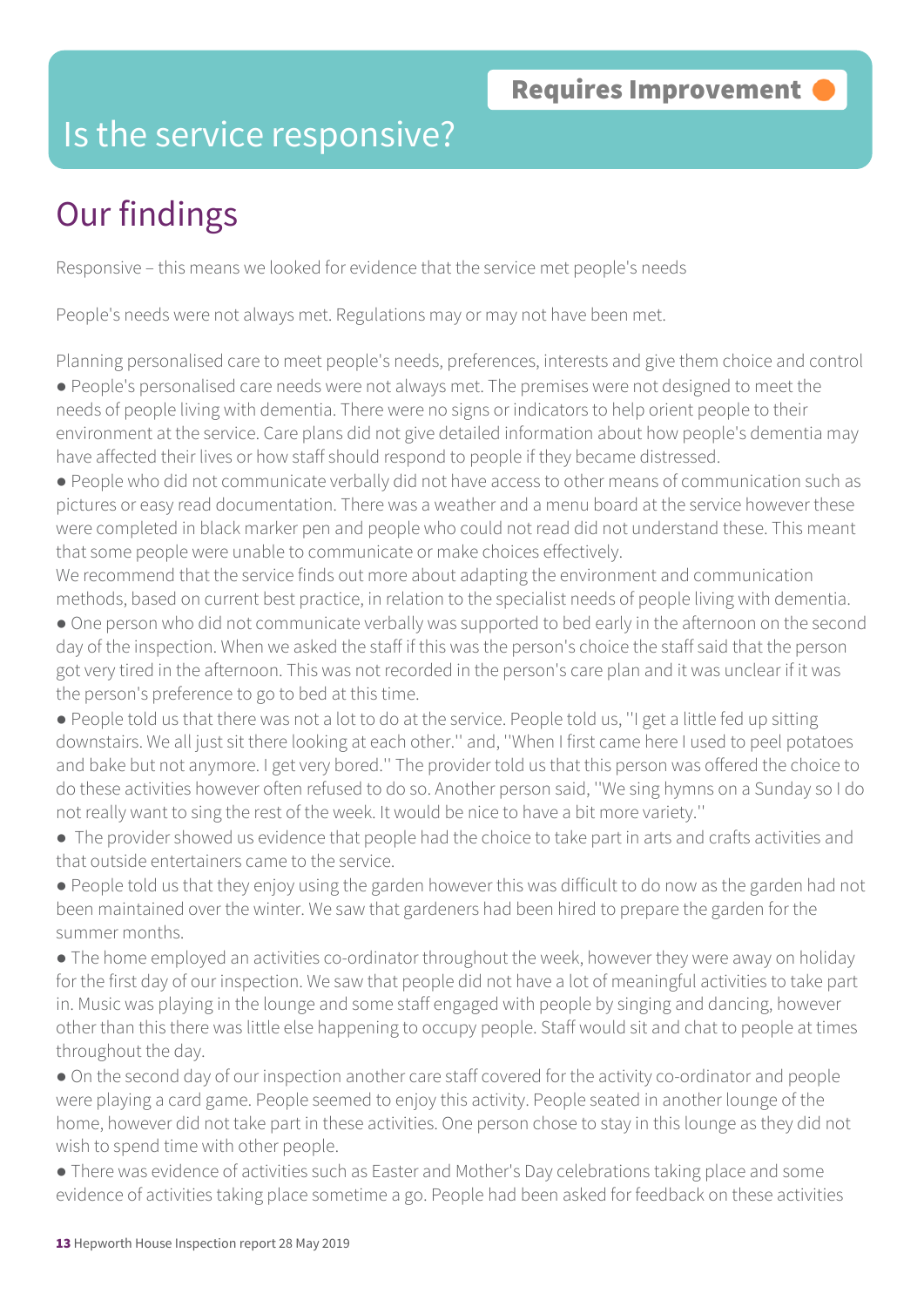however this had not happened recently.

● People's care plans included life histories such as previous jobs and had information on people's past interests and their current likes and dislikes.

Improving care quality in response to complaints or concerns

- People told us that concerns were addressed immediately. One person told us, ''I had an issue once and told the provider that I live here and deserve respect. This only happened once. It is OK now.''
- Complaints were responded to promptly by the registered manager and provider to the complainant's satisfaction.
- People were made aware of the complaints procedure however this was not available in accessible formats for people who did not communicate verbally.

End of life care and support

- People were supported with dignity and respect at the end of their lives and staff had a good understanding of how to support people at this time. One staff member said, ''You just need to be there for people, talk to them and let them know that you are there. Make them comfortable and respect their wishes.''
- People who chose to do so had end of life care plans which detailed their preferences for this time of their lives.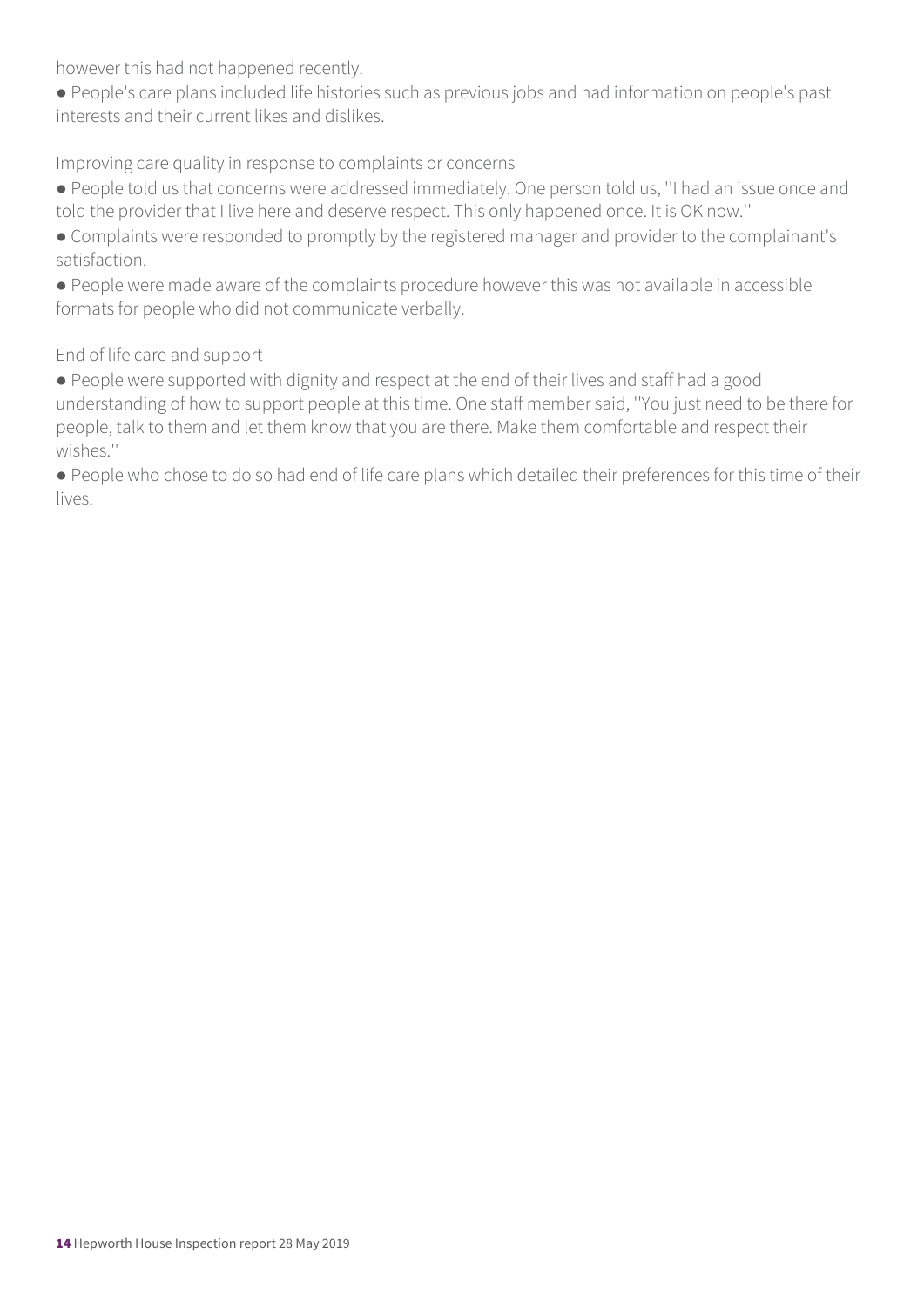### Is the service well-led?

# Our findings

Well-Led – this means we looked for evidence that service leadership, management and governance assured high-quality, person-centred care; supported learning and innovation; and promoted an open, fair culture

Service management and leadership was inconsistent. Leaders and the culture they created did not always support the delivery of high quality, person-centred care. Some regulations may or may not have been met.

Managers and staff being clear about their roles, and understanding quality performance, risks and regulatory requirements

● Risks and regulatory requirements were not always understood or acted upon. The various health and safety and infection control risks we identified on the first day of our inspection had not been dealt with to ensure that risks to people were mitigated. Although these were actioned immediately and improvements had been made on the second day of our inspection we could not be sure that these would have been put in place without our intervention.

● Cleaning and infection control audits did not pick up on the issues we found at the inspection. The registered manager and provider organised a meeting with the housekeeping staff to discuss this following our inspection.

Not acting promptly on known risks meant that people may have been at risk of potential harm. This is a breach of Regulation 17 HSCA RA Regulations 2014; Good Governance.

- The registered manager completed audits in areas such as accidents and incidents, care plans, medicines, staff audits and finances. We saw that actions were identified and completed based on these audits.
- Staff had a good understanding of their job roles and could explain these to us.
- Plans were in place and staff were aware of what to do in the case of an emergency.

Continuous learning and improving care

• The provider had plans to improve the service however had failed to improve areas which may have caused risk to people. The provider took immediate action to improve these areas on the second day of our inspection.

- Actions identified in external audits such as fire safety were actioned to improve the service.
- Actions identified in internal audits were used to improve the service.
- The provider had action plans for future improvements to the service.

● The provider shared updates to policies, procedures and legislation with the staff team immediately over a mobile phone application to ensure that staff's knowledge was continually up to date. Staff were required to sign to say they had understood these on the application and knowledge was checked by the management team.

Planning and promoting person-centred, high-quality care and support; and how the provider understands and acts on duty of candour responsibility

● More work was needed to ensure that people received person-centred care to a high level. The premises were not designed to meet the needs of some people using the service and information was not available in accessible formats for people.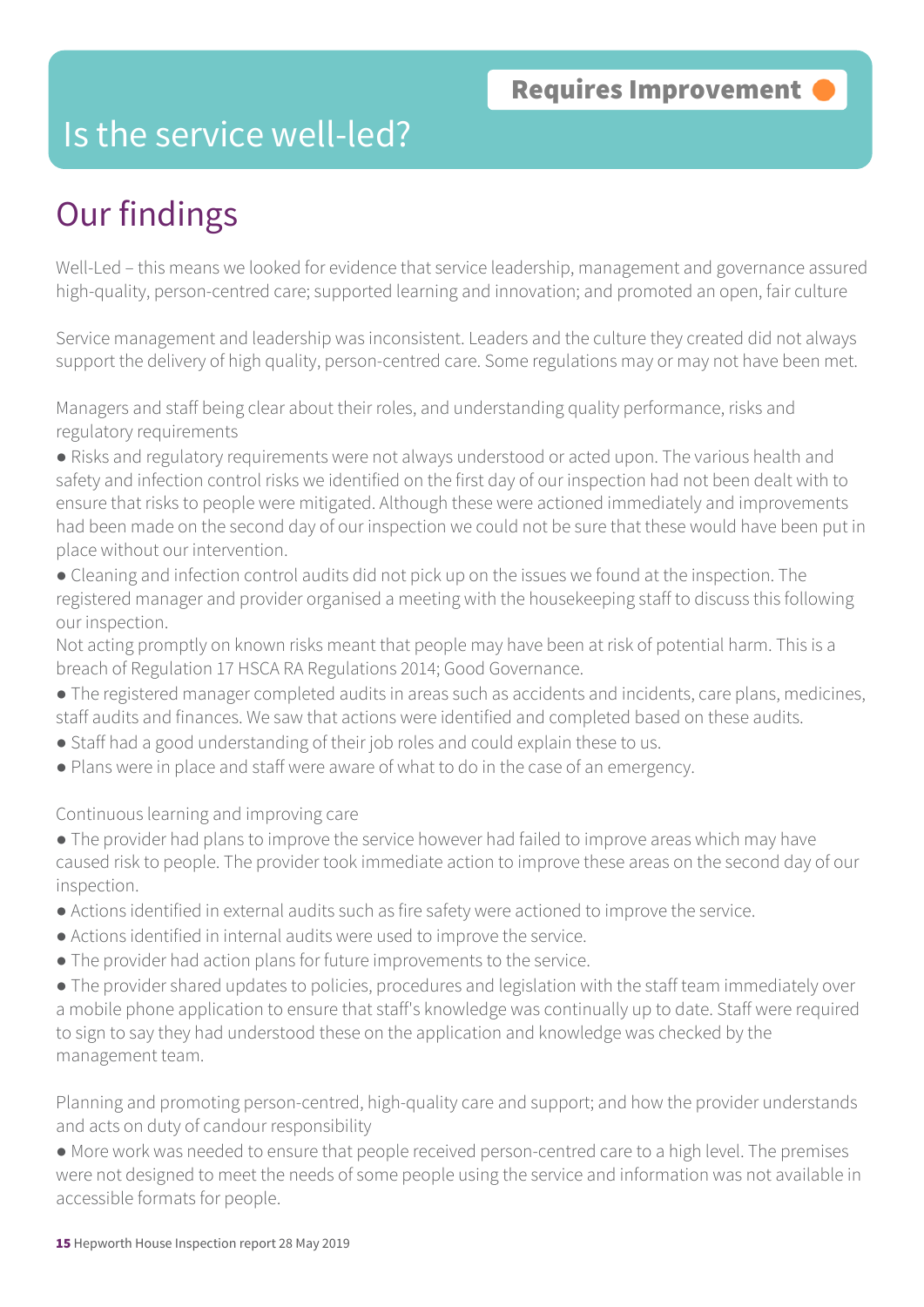• The provider was working as the assistant manager of the service to get to know the service and work directly with people and staff. The provider told us, ''I wanted to implement ways of working and look at the culture of the home. Once I am happy I will take a step back.''

● People and staff were positive about this. People said, ''The manager is excellent. They have a lot of patience and it is nice to see them wearing the aprons!'' and, ''[Provider] is a very good person and makes sure that good people work here.''

● We saw that the registered manager and provider knew people and the staff team well and were actively involved in the daily goings on at the service.

Engaging and involving people using the service, the public and staff, fully considering their equality characteristics

● People, their relatives and staff were involved in regular meetings to feedback about the service. Actions from these meetings were documented and completed.

● People had previously been asked for feedback about activities in the service and the registered manager was looking to re-introduce this.

● A relative said, ''I get a phone call from the management once a week and they always give me the right feedback. We always get a good response from management.''

● Staff were positive about the registered manager and the provider. One staff member told us, ''I feel very comfortable with the management here. They always give me feedback about how I can improve. They are very good people.''

Working in partnership with others

- Staff worked with other health professionals to ensure good outcomes for people.
- The manager worked with other services such as the fire service, pharmacy and food first to complete audits and improve the service.
- The provider had a good relationship with the local care group and regularly attended meetings to discuss best care practice.
- ●The registered manager felt well supported by the provider.